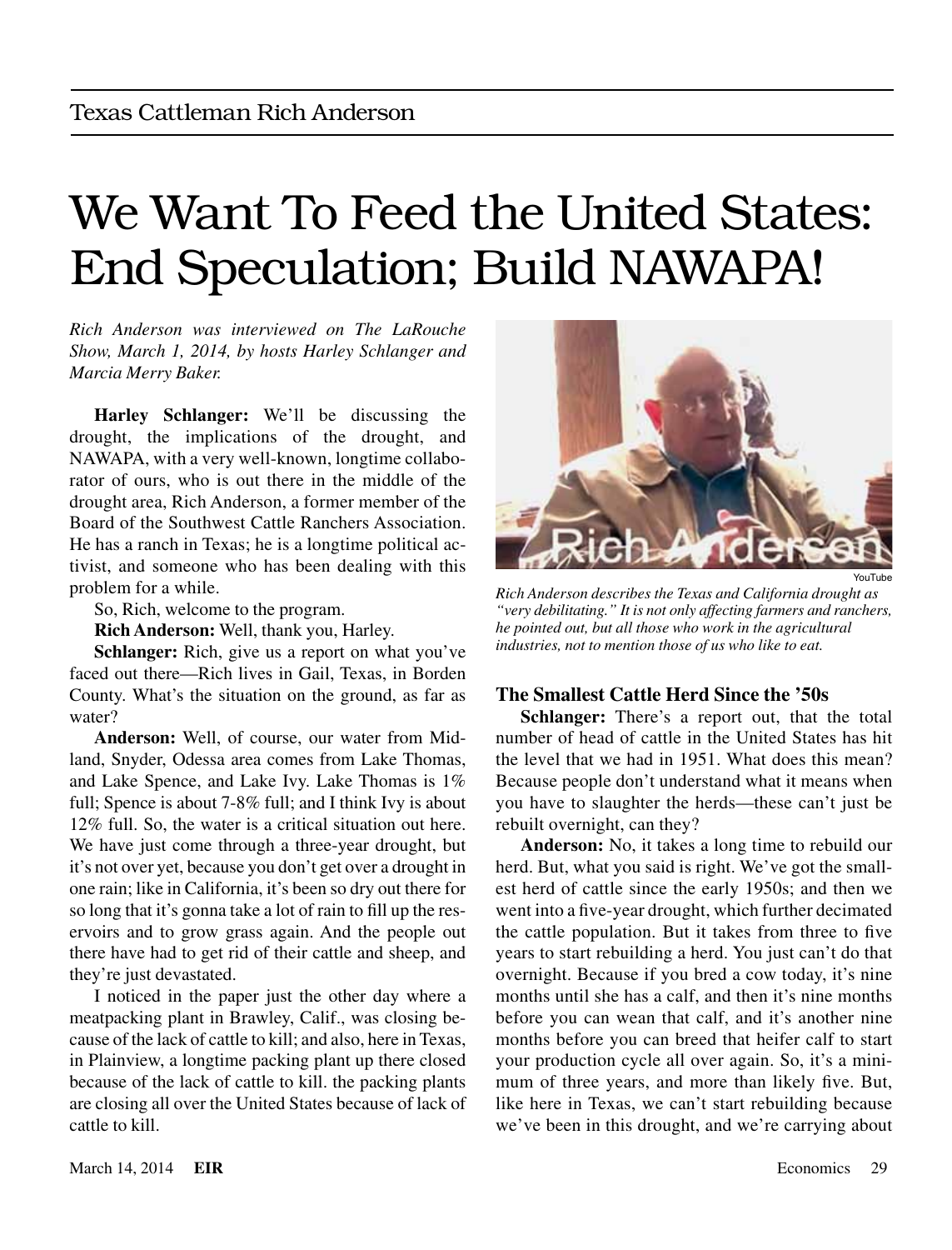

*Today's severe drought in Texas recalls the 1930s Dust Bowl, which ruined the western states of Oklahoma, Kansas, Colorado, Texas, and New Mexico. Shown here, a dust storm approaches Stratford, Texas, 1935.*

half the number of cattle that we need to carry, in order to make this a viable operation; and it'll take years for those people in California.

And you remember last Winter, or this Winter, the terrible, terrible storm we had up in the Dakotas and Montana, which killed thousands upon thousands of cattle and horses and sheep. And, incidently, I was talking to a rancher up there, and he said the snow and cold weather didn't kill his cattle—they drowned. The rain was so thick that they couldn't breathe, and they breathed in water, and filled their lungs, and they died from drowning instead of from the cold weather or the snow.

But the drought is debilitating—it takes years to come back from that, and for instance, here on the ranch, I know I've got a lot of grass that's dead, the roots are dead. So that's going to have to come back from seed in the ground, which, fortunately, that seed will stay viable for at least ten years, but conditions have to be just right for that seed to sprout.

So this drought is very debilitating. And it's putting people out of work, like the plants closing—I believe that plant in Brawley is going to fire 1,300 people, and the one in Planview is 2,300, or something like that. So, not only does it affect agriculture, but it affects people in town.

**Schlanger:** Rich, what are you hearing from other

nessed that drought.

And then, periodically, we have droughts that last, usually, a couple of years, and then it'll begin to cycle again, and rain. But then all this climate could change—I laugh at that—I've seen a lot of climate change in my life, and being a historian, I can go back to, I believe it's about 1885 or '86, somewhere along in there, there was a bad, bad snowstorm, a norther, came down through Texas and drove the cattle—at that time, there were very few fences, if any—clear to the Rio Grande River in south Texas.

I know [my wife] Barbara's grandfather, and other ranchers put together ranchers and teams and cowboys, and went and started gathering cattle, and tried to bring them back into this area when they could.

So, these weather cycles happen—I don't care what they say about climate change—we've always had climate change. But these droughts are debilitating. Fact of the matter, when I went off to college, I told my mother, "I'll never step foot on another ranch," because all you do is work seven days a week, and you make a little money, and then along comes a drought, and you start all over again. It's just a never-ending cycle.

But we've got to raise food for the people in this country, and the demand for meat, not only in this country, but overseas, has become a great item. We export a

ranchers? I assume there's a sense of desperation about this situation.

**Anderson:** Well, it's not so much desperation, Harley, it's just part of our life that we have to contend with. Now, I'm 85 years old, and in my life, I've seen debilitating droughts before. You remember the Dust Bowl in the '30s, which just ruined a lot of land, which they had plowed up to grow wheat, because the price of wheat had gotten so high. And then it didn't rain, and then the winds came, and it just ruined western Oklahoma, western Kansas, eastern Colorado, and northwestern New Mexico. I wit-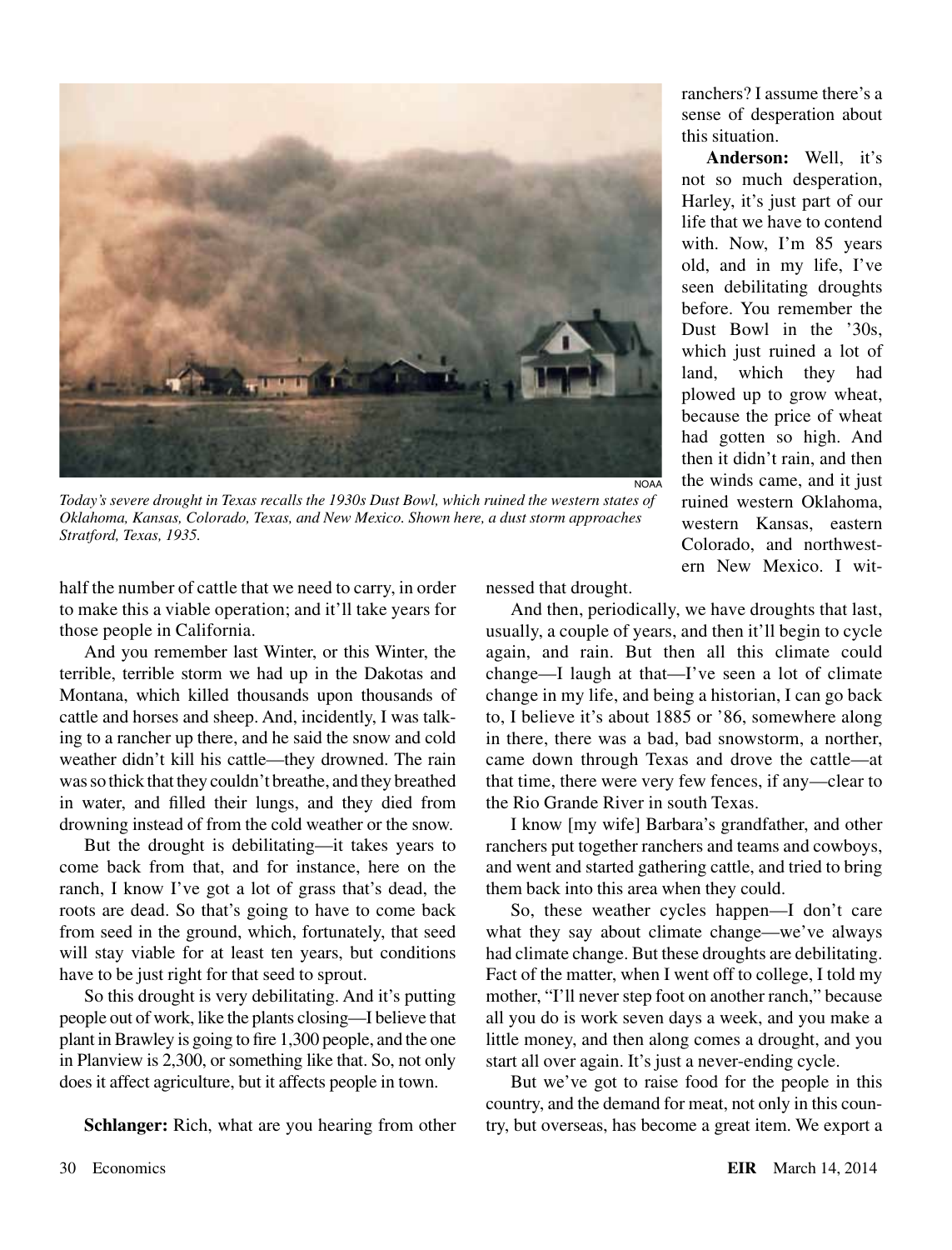

lot of meat, and so, if we don't have it, we can't export it, and if we don't have it, the people won't have it to eat.

### **Cloud Seeding Works**

**Schlanger:** Rich, in 1982, Lyndon LaRouche wrote a pamphlet, titled, "Won't You Please Allow Your Grandchild To Have a Glass of Fresh Water?" in which he brought up the need for NAWAPA, the North American Water and Power Alliance. You may remember, we had a very big conference in Houston, where you participated. And at the time, we talked about this question of the cycle of drought, and the need to free our agricultural sector from these kinds of periodic cycles. You were a participant then; you've been a supporter of NAWAPA. Obviously, this is something that we need.

But you were also talking about short-term measures that used to be taken in terms of seeding the clouds, and I'd like you to tell our audience about that, and why it is we can't do that cloud-seeding anymore.

**Anderson:** Well, Back in the '70s, we had gone through a dry spell, and the state developed a cloudseeding program, where when we did have clouds, they would fly up and seed with silver iodide, and it would rain. Fact of the matter, I kept records, and in a ten-year period, my rainfall increased by five inches, from 18 1/2 to 23 1/2 inches, and filled up our reservoirs and Lake Thomas was full, and we had good water. But people began to object to that, and the EPA stepped in, and said, "Well, you can't fly those planes into a thunderstorm. It's dangerous."

Well, yes, it was dangerous, and those planes that flew and spread that silver iodide—they had dents in them, and one thing and another, and it was dangerous. But it worked. But, you know, "the government always knows best," and so they stopped that program. And since that time, well, we've not been able to do that. But it certainly works; there are some people that have been against it. They say it produces hail, and one thing and other. But all I know is that, in a ten-year period, I grew a lot of grass, and my pond—fact of the matter, back here on the ranch, we don't have any well water. We depend upon earthen ponds to collect the water to water our cattle and the wildlife. And it filled them all up.

But now, in this last drought, our son told me that he cleaned out 32 tanks, still had some to go, but we ran out of money, to be frank with you. And it takes a lot of rain to fill those up.

Now we were fortunate to get some rain, and we have water now, and we've got old grass, but we've got a lot of dead grass, and when the grass dies, and it does rain big, the water runs off, and doesn't soak into the ground like it should. The ground is hard, and it's hard to get any water into the ground.

**Schlanger:** In the rain now going on in Los Angeles these last couple of days, there are mudslides because there's no vegetation to hold onto the rain.

I know you're no big fan of the President of the United States, Obama, but I assume you saw that he went out to California, and essentially, offered peanuts to farmworkers, and then said his big effort would be to put more money into so-called "climate research." This is obviously completely wrong, and LaRouche has called for his impeachment. I assume you're a supporter of that—impeachment.

**Anderson:** I certainly am.

I'll tell you, going back a little bit to NAWAPA, I'm certainly a supporter of that; and, the fact of the matter, I was appointed to a water board here in Texas, and we studied how to bring water to West Texas, and I talked to a Representative from this area, George Mahon, a longtime Representative [1935-79], and I spoke about that [NAWAPA]. "Oh," he said, "I know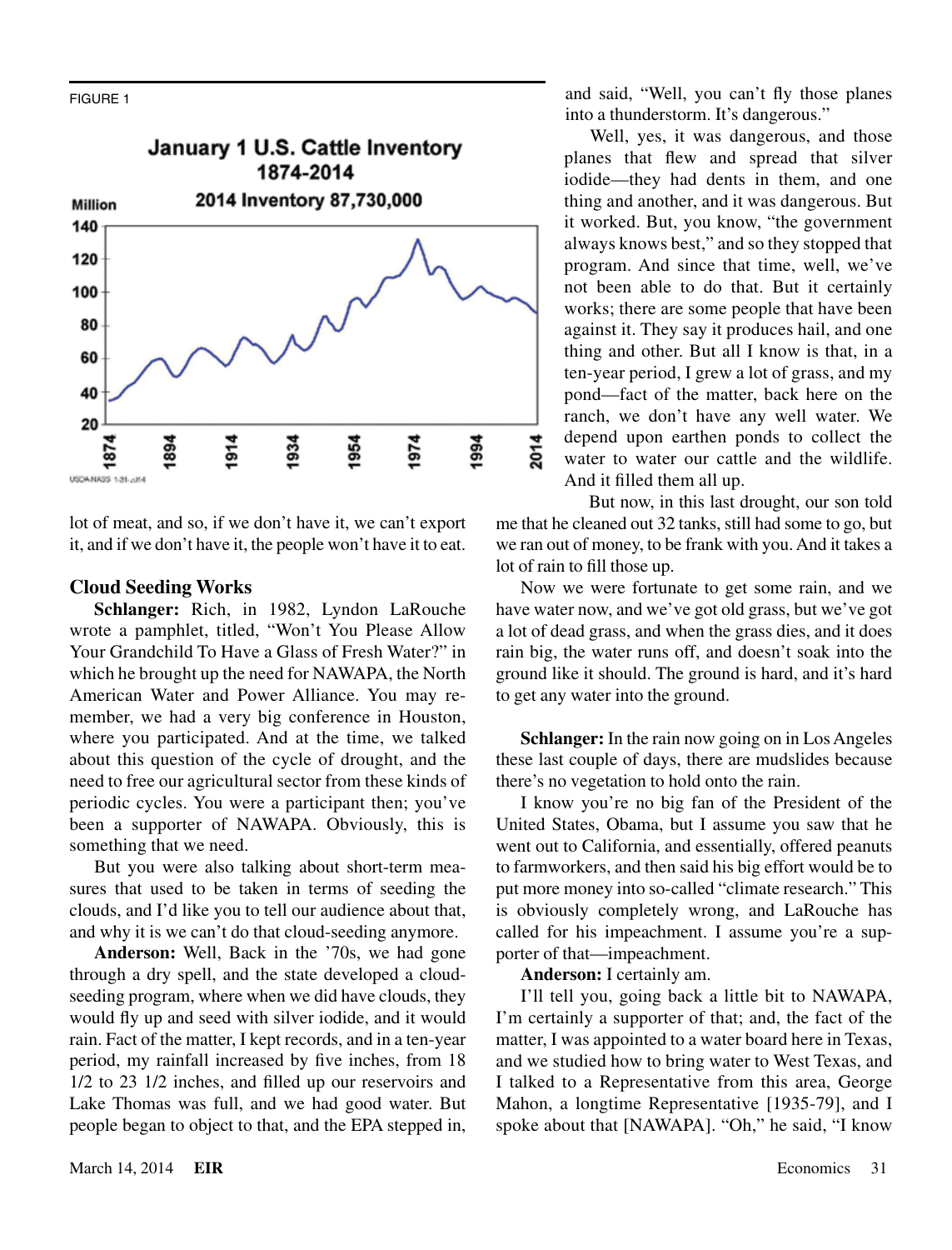

*"We've got to raise food for the people in this country," Anderson said, "and the demand for meat, not only in this country, but overseas, has become a great item." Here, due to the drought and a lack of grass for feed, a Texas rancher provides supplmental feed to cattle, in 2011.*

about that, but, you know, the people of the United States won't act until there's a crisis." And so, we never got anything done. But had we done that at the time, California wouldn't be suffering as much from the drought, because their lakes would be full; and here in West Texas, our lakes would be full, and we'd have plenty of water to drink.

But, because of the environmentalists—and they have such a hold on this President, and past Presidents—that we're running out of water.

I noticed the other day where, for the first time in over 40 years, and maybe longer, they're going to be able to build a nuclear plant in Georgia, and we should have been building those nuclear plants all along, because these windmills are the most inefficient way to make electricity that there is! And they've tried that in Europe, and it just didn't work, and we're buying lots of their machinery that they used over there and it just takes so much land and so much area to build these windmill farms that produce a little bit of electricity.

### **They're Gambling with Our Food Supply**

**Marcia Merry Baker:** Rich, if you care to say anything about the pricing, like the larger context of shortage of beef for the public—your lifetime spans a time when you didn't have the Chicago Board of Trade speculation going completely wild, as it has for the last 25 years. And, you know, cattle futures, Harley, went to the highest ever since 1964, when they started keeping records for cattle futures. Cattle futures for delivery in April are \$1.54/pound, or something like that.

But really, you have daytrading speculators going mad, which is called the free markets, but in fact it just adds another element of uncertainty, parasitisim, and so forth. Do you want to say anything about that, Rich?

**Anderson:** Well, it's always made me mad, for those people up there to trade on my product, that I was producing. We don't use

the futures. Now, with feeding cattle, you can lock in a profit. You can do that. But still, I think—the price of oil, for instance—speculators have driven up the price of oil, and they make a lot of money at that.

I know that one time, Russia said that they were having a drought, that there was going to be a shortage of wheat; but before they did that, they bought a bunch of futures on the Chicago Mercantile, and they made a killing out of that. With no wheat, they made a killing on that market.

No, I'm against it. I wish they never had started it. It's just a way to gamble; it's no different than going to Las Vegas and gambling with your money at these casinos. It's the same thing. It's just a gamble. And people are sitting there, and they gamble on our product, day after day; they can drive it up or drive it down. And a lot of the big companies do this and make a lot of money out of it.

**Schlanger:** And they're gambling with our food supply.

**Anderson:** Well, sure. It's unreal, what they've done. And you know, Argentina has had a bad drought, and their wheat crop is down. And I think that they've done soybeans down there, in Argentina and Brazil, but the wheat crop has been a failure in that area, so it wouldn't take much to tip the pan. Up here, in this country, we